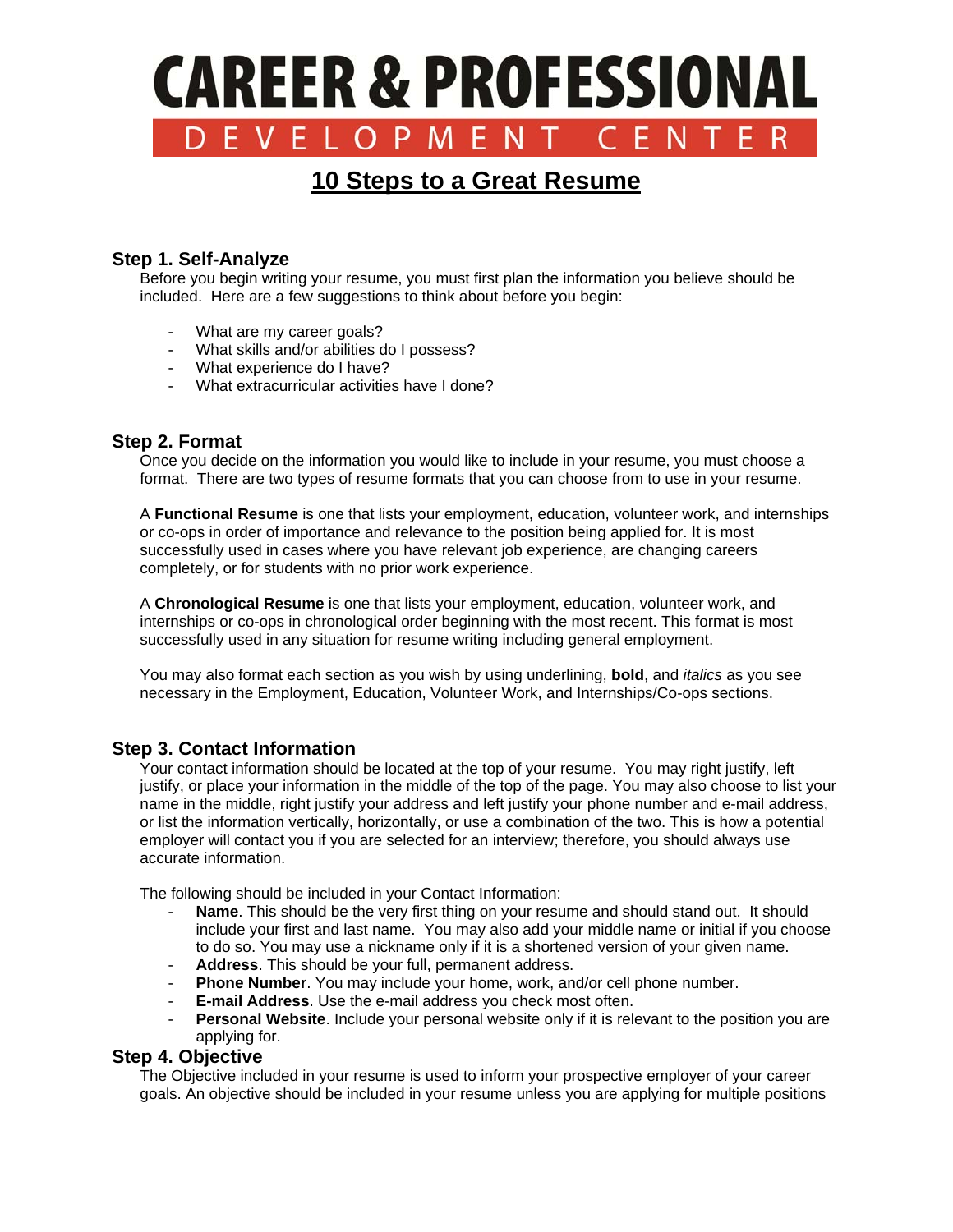at the same organization. This section may be labeled as Objective, Professional Objective, or Career Objective.

 Your objective should contain at least the first two parts below. You may add the third to highlight what skills or experience you have to offer the employer, especially if you do not elect to include a summary of skills, summary of qualifications, or demonstrated skills. The 3 main parts should create one smooth sentence.

The 2 to 3 parts that should be included are:

- 1. **Position title desired**. *What position are you applying for?*
- *2.* **Organization type**. *What type of organization are you seeking for future employment? E.g. – medical facility, business, law firm, etc.*
- 3. **Special skills, knowledge, or experiences**. *What special skills, knowledge, or experiences do you have that could present you as the most qualified candidate for the position? E.g. – customer services skills, technical knowledge, etc.*

*The next 4 steps may be included in your resume in any order you choose. There is no set order as to what sections should go first, second, third, etc. on your resume. Whichever section you believe is more important to the employer should be first.* 

# **Step 5. Education**

You should include the following for each degree obtained and/or in progress:

- Degree
- Major
- College/University<br>- City
- **City**
- State
- Graduation Date

Your highest degree should be listed first. Degrees that are still in progress should also be listed on your resume along with anticipated graduation date. High School education should only be included on a resume that is intended for internships or summer jobs. If you are currently working on a degree or have just graduated with a degree, you may want to add any specific courses or training you have that are specific to the position for which you are applying. Specific courses and training may be included in the Education section or may be formed into an independent section.

 Academic honors or achievements can also be included in this section or in a separate section if you choose.

 GPA should also be included if it is 3.0 or above on a 4.0 GPA scale. List the highest of your GPAs, whether it be in your major or overall.

# **Step 6. Employment**

The following should be included in any order for each job listed:

- Job Title
- Organization
- Location of Organization *(city, state)*
- Brief list of duties and responsibilities, and/or accomplishments, results
- Dates employed

It is standard to list your employment history in reverse chronological order beginning with your most recent job. If you have had more than one job for the same company, be sure to list the most recent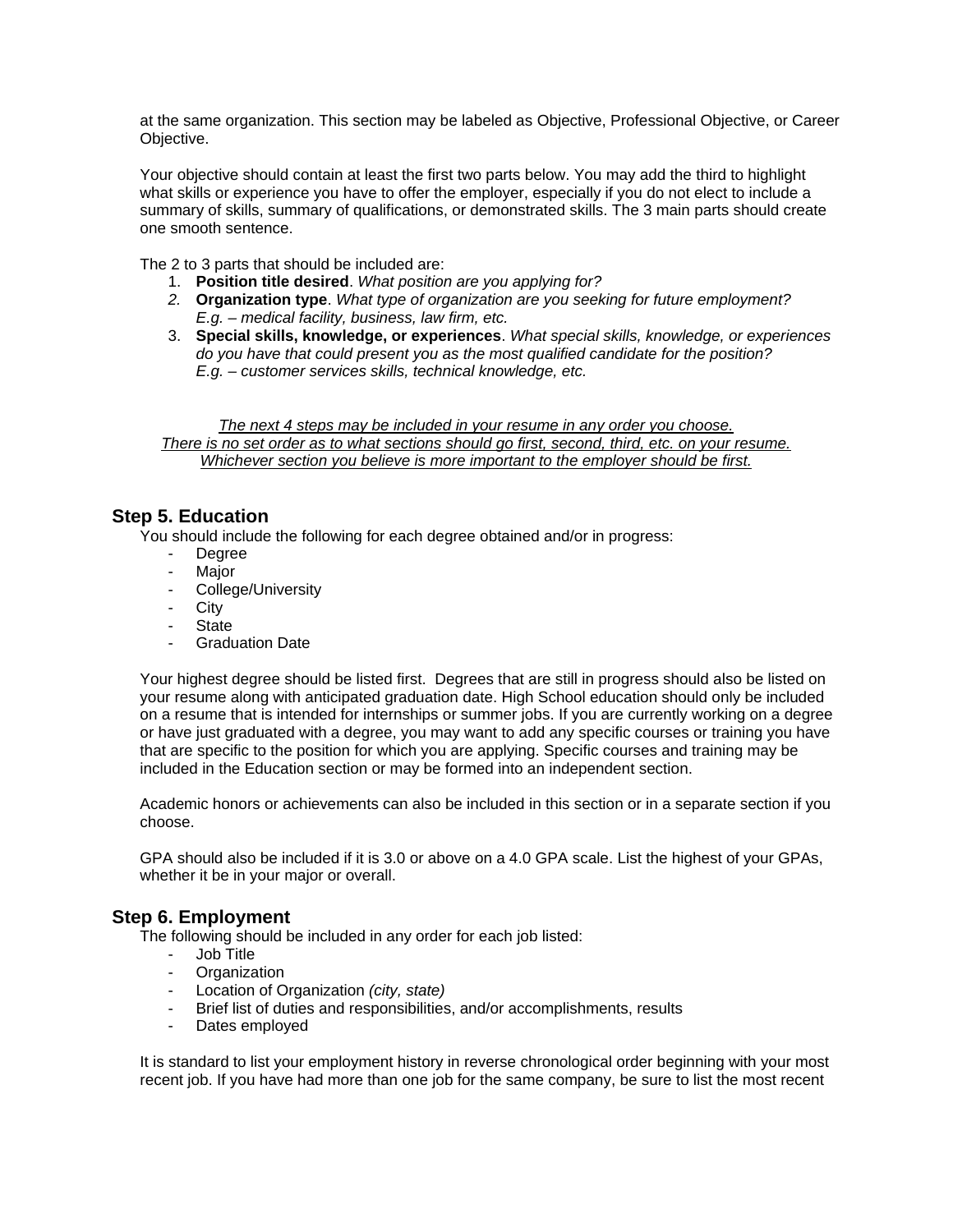first and continue backwards. Be sure to include dates in this situation so that the job progression is visible to the prospective employer.

If you are listing responsibilities for a position you currently obtain, use present tense. If you are listing responsibilities for previous jobs, use past tense.

You only need to list your employment history for the past 10 to 15 years. Other employment may be summarized briefly at the end of the section in a few sentences.

You may list employment under a variety of section titles including Employment, Related Employment, Experience, Related Experience, Employment Experience, Employment History, Work History, etc.

Co-ops and internships are also considered employment; however, they should be listed in a different section. You should include the same information for a co-op or internship as listed at the beginning of this step.

# **Step 7. Skills** *(Optional)*

You may, if you choose, add a section with transferable skills you possess that could contribute greatly to the position you are applying for. Transferable skills are those that you have gathered from previous experiences in your job, sports, or life in general, that can be used in a future career.

Here are a few examples of transferable skills:

- Multi-task
- Responsible
- Self-Motivated
- Organized
- Personable
- Customer Service Skills

# **Step 8. Hobbies, Activities, Volunteer Work, etc.** *(Optional)*

Hobbies and activities should be mentioned in your resume if they are pertinent to the position you are applying for. For instance, if you enjoy outdoor activities such as camping or biking and you are applying for a position with the local park service, you should mention that in your resume. If the hobby is completely unrelated to the position you are applying for, you should consider your purpose in mentioning it. For example, do you wish to demonstrate that you are a well-rounded person with interests outside of the workplace? Employers sometimes like to know that the person they hire is not a candidate for burnout because they have other outlets.

Volunteer work should be mentioned on your resume if it relates to the intended position or if you learned transferable skills through completing your volunteer work. You may name the section Volunteer Work, Volunteer Experience, etc. You may list the information in the same way you would employment if you wish. You may also abbreviate the information to include a brief description of what you did, the organization you did the work for, and when you did it.